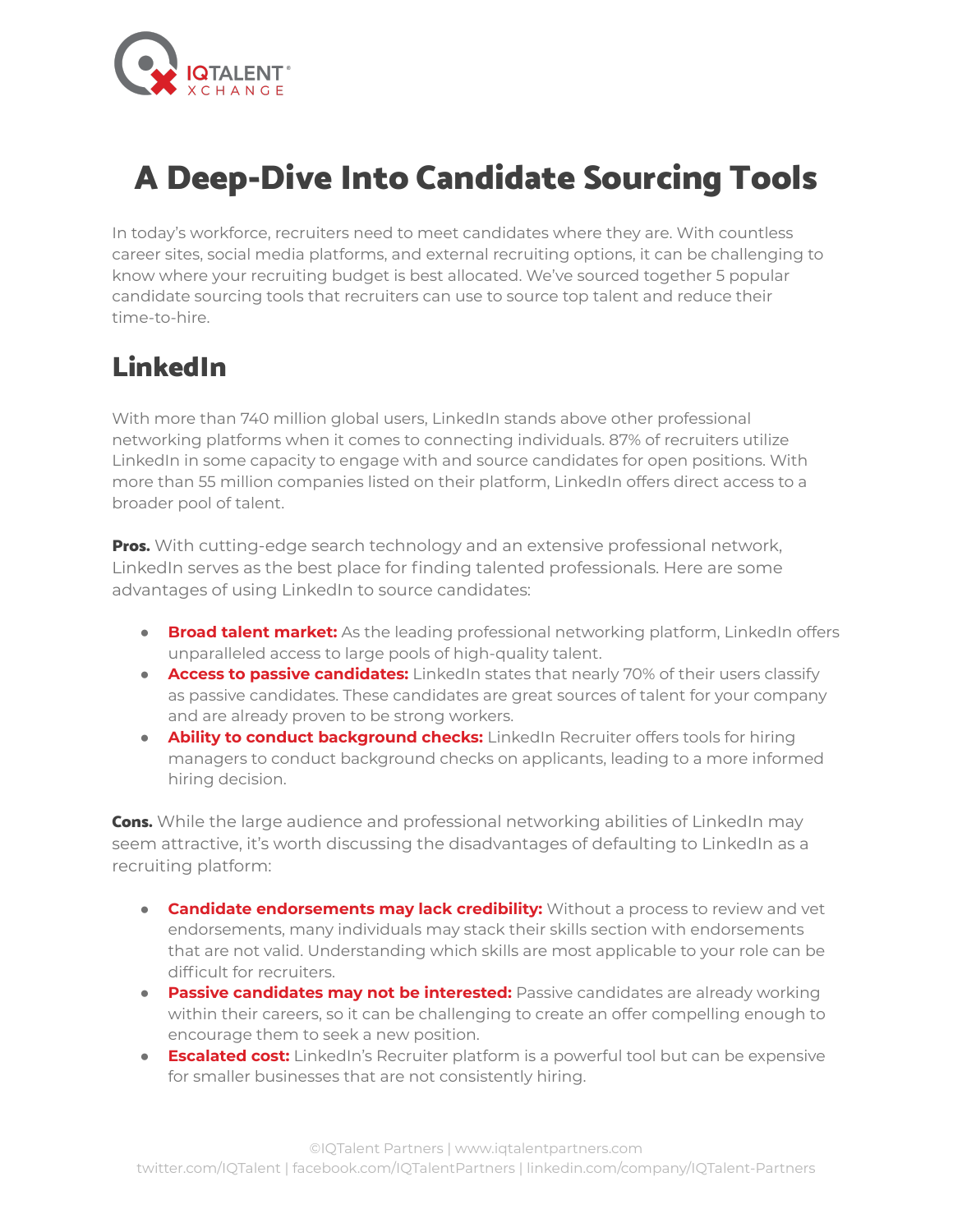

## Social Media Platforms

Between Facebook and Twitter, 1.8 billion individuals are logging on and using social media platforms each day. As more people join social networks and leverage them for job searching, social media recruiting is essential for companies to stay competitive in their hiring goals.

Pros. In today's workforce, companies should leverage some form of social media recruiting to source new candidates. How these companies tackle their recruitment strategies makes all the difference in finding the right candidates for the right roles. Here are some advantages of using social media to supplement your recruitment efforts:

- **Lower recruitment costs:** The most prominent social media platforms like Facebook and Twitter are free to create an account. Many organizations have saved significant amounts of money by leaning on social media recruiting rather than recruitment agencies.
- **Utilize employee referrals:** Your employees are some of your best tools for sourcing new candidates. Encourage your team to utilize their professional or personal social media accounts to advertise job openings to their followers.
- **Build your employer brand:** Your employer brand helps you remain competitive in the hiring space and conveys your organization's culture. Potential recruits can get to know your company before applying, leading to a better fit.

**Cons.** While it does offer reach to a larger number of potential candidates, social media platforms are not the most reliable source for finding the best applicants. Below we illustrate why you should not be relying solely on social media to screen candidates:

- **Not everyone uses social media:** Not everyone is able to or even wants to use social media. When you commit to only using social media for your recruitment practices, you risk narrowing your talent pool.
- **Social profiles can paint a biased picture:** People can actively manage their image on social media. While you might think you are getting a deeper understanding of the individual, it is worth noting that much of what people display on their social media profiles is highly edited and sanitized to exclude negative things.
- **Equal Employment Opportunity compliance:** It can be tricky navigating the legalities of using social media to source and screen candidates. Make sure that you and your recruiting team understand the protections and privacies granted to the individual in question.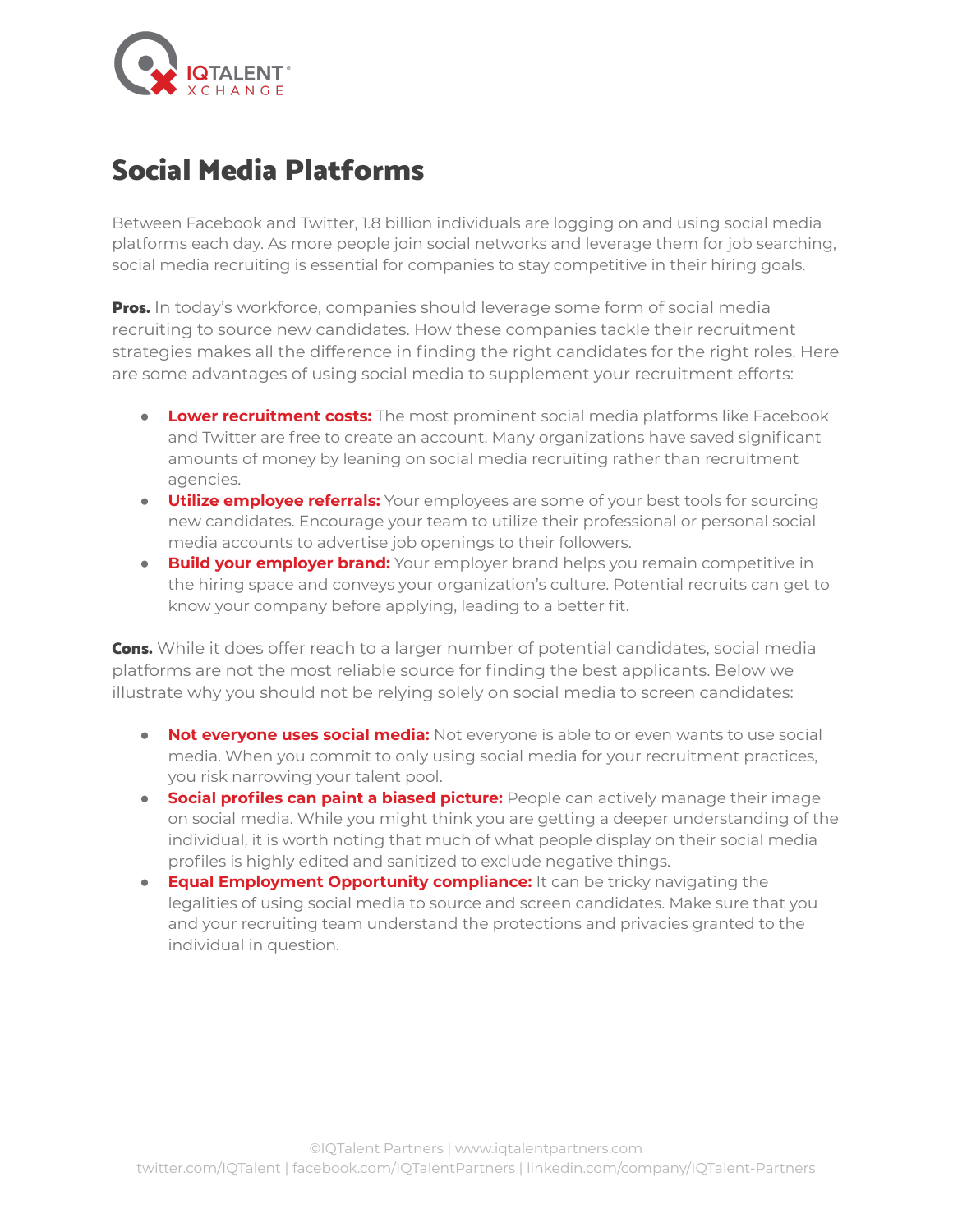

If done right, text messaging can make your recruitment process run more smoothly. By enabling direct contact with candidates and embracing automation, SMS recruiting helps place hiring managers directly in the hands of interested talent. One thing that recruiters need to bear in mind is that texting isn't intended to be your sole recruitment strategy — it's designed to supplement and enhance the tactics you already use.

**Pros.** There are several ways that recruiters can leverage SMS text messaging to strengthen their recruitment strategies. Check out the three most significant advantages to using an SMS tool for sourcing new talent:

- **Higher response rate than emails:** People are more likely to open and respond to a quick text than a recruitment email. Plus, you don't have to worry about SMS messages being flagged for spam.
- **Ability to automate:** Automation is your best friend. Recruiters will enjoy the ability to automate time-consuming and tedious tasks, giving them more time to connect with candidates.
- **A personalized, inexpensive option:** Hiring can be costly, so finding affordable ways to engage candidates is crucial. With SMS text recruiting, messages can be as cheap as \$1.25. On top of this, the ease of accessibility and quick response rate leads to a more personalized and enjoyable recruiting experience.

**Cons.** SMS recruiting strategies offer a quick, easy way to interact and engage with candidates, but it does not come without its challenges. Below we break down the three major disadvantages recruiters face when using SMS recruitment strategies:

- **Challenging for international candidates:** If you are looking to source candidates outside the United States and Canada, you may need to look outside of SMS recruiting. Most platforms currently only offer support for the US/Canadian carriers, reducing the pool of candidates you can engage with.
- **Room for misinterpretation:** SMS platforms have character limits that recruiters need to adhere to. This restricts the recruiters' ability to provide context and explanations. When using SMS recruiting tools, every word makes an impact.
- **Candidates expect quick replies:** Unlike with email, where delayed responses are standard, candidates expect a speedy response over text. Recruiters need to be prepared to manage and stay on top of candidate interactions when using SMS recruiting.

# Career Site Engagement Bots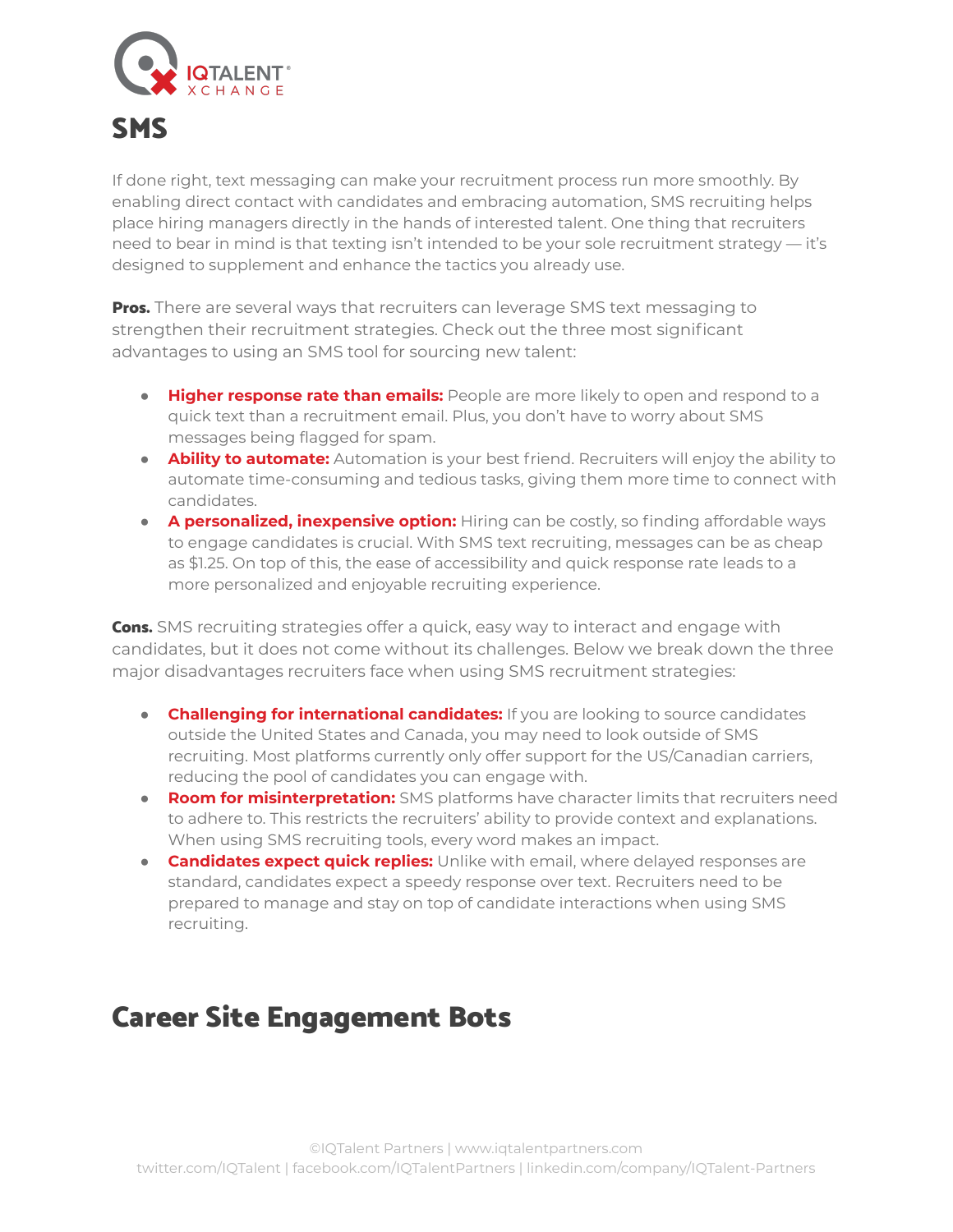

Career site engagement bots or chatbots help engage with candidates, manage interactions with individuals, and convert candidates into qualified applicants. With many options ranging from basic, standard chatbots to customized AI learning solutions, chatbots help reduce the amount of time recruiters spend on tedious tasks and cut down on time-to-hire.

Pros. Recruiters can take many responsibilities off of their plate when they embrace a career site engagement bot. Here are a few of the top benefits of recruiting chatbots:

- **Faster hiring process:** Recruiters can delegate and automate time-consuming tasks to the career site engagement bot, allowing them to spend more time connecting, engaging, and closing offers.
- **Higher-quality hires:** Chatbots have features allowing them to pre-screen candidates for you, ensuring you spend less time filtering through unqualified candidates. Rather, recruiters can know that the candidates they communicate with have the right skills for the job.
- **Enhance the candidate experience:** Career site bots manage interactions with candidates, ensuring that no candidate is left ignored'. Chatbots can quickly respond and archive communications and do not need to adhere to your standard operating hours.

**Cons.** Despite being very effective at engaging candidates and converting applicants, chatbots are not a perfect solution for all recruiting needs. Before you invest in a career site engagement bot for your organization, read up on some of the common disadvantages that users experience:

- **Time-consuming:** It can quickly become very time-consuming to create, test, and tweak your career site engagement bots. Once your testing is complete, it also can be burdensome to implement and integrate your bots into your hiring workflow.
- **Costly:** While they may pay off in the long run, career site bots are a costly investment. Additionally, they can be expensive to maintain. Because of the learning curve, you may need a dedicated person to manage it.
- **Lack of conversation learning:** Your basic chatbot struggles with conversation learning. If a candidate responds outside of dictated answers, the chatbot may become confused or unresponsive, leading to a poor candidate experience.

# Recruiting Firms

Recruitment firms can help you find and screen high-quality candidates. With access to specialist knowledge and more extensive professional networks, recruiting agencies can source you a list of pre-screened candidates with minimal work. To make an informed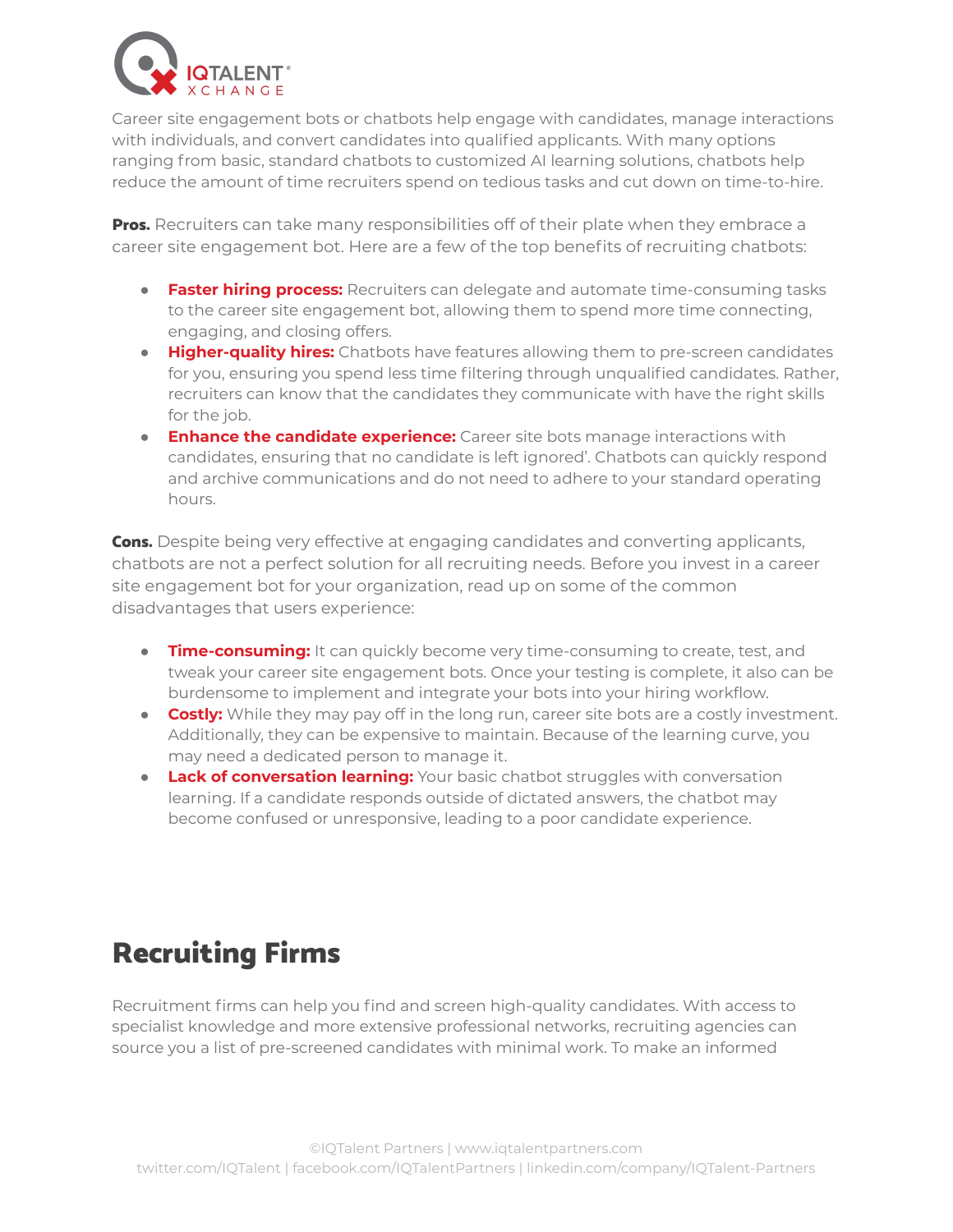

decision, you need to evaluate both the advantages and disadvantages of using a recruitment agency.

**Pros.** A recruitment agency can help you find high-quality candidates and fill your open positions faster. See what advantages organizations have seen from embracing an external recruitment agency:

- **Frees up your time:** Recruiting agencies take the stress off of in-house hiring managers by handling the sourcing and screening of candidates. Additionally, they can run background checks for you, ensuring you spend your time talking and connecting with the best possible candidates.
- **Broader talent pool:** Recruiting agencies often dip into their professional networks in addition to other career sites. This means that you will gain access to a pool of candidates you might not have found otherwise.
- **Specialist knowledge:** Typically, in-house recruiters hire for multiple roles and functions within their organization. On the other hand, recruitment agencies often specialize in recruiting for a particular industry, role, or level. This means you will have access to specialist knowledge and valuable insights.

**Cons.** Like with every option, recruitment agencies come with their own pitfalls. Recruiters should take the time to evaluate the following disadvantages to see whether it is worth their time and money to invest in an external recruiting agency.

- **External agencies don't know your company like you do:** You know what kind of candidate you need better than anyone, and no one understands the daily experience of employees better than you. When it comes to recruiting agencies, they are not as effective at assessing your workplace culture.
- **Added expenses:** When you use a recruitment agency, you will have to pay a fixed fee every time you want to fill a position. This can quickly become costly, and the fee rate may increase depending on the difficulty of a role.
- **Lack of employer branding:** When you put your recruiting efforts in the hands of a recruiting agency, you won't have full control of your employer brand. Instead, rely on someone else to sell your workplace and culture to potential candidates.

### Another Option: A Talent Exchange Partner

IQTalent Xchange seamlessly sources passive candidates, creating a list of the best candidates for your open roles. Recruiters no longer need to sift through endless resumes or profiles to fill a position, but instead can connect to a talent marketplace of over 300 million professionals. IQTX is the only talent exchange marketplace where you provide the candidate profile, and we deliver a curated list of highly experienced passive candidates, complete with all the data you need for outreach.

Our team of expert sourcers brings a high degree of specialist knowledge for sourcing candidates in a variety of industries. Candidate sourcing doesn't need to be a burden for your